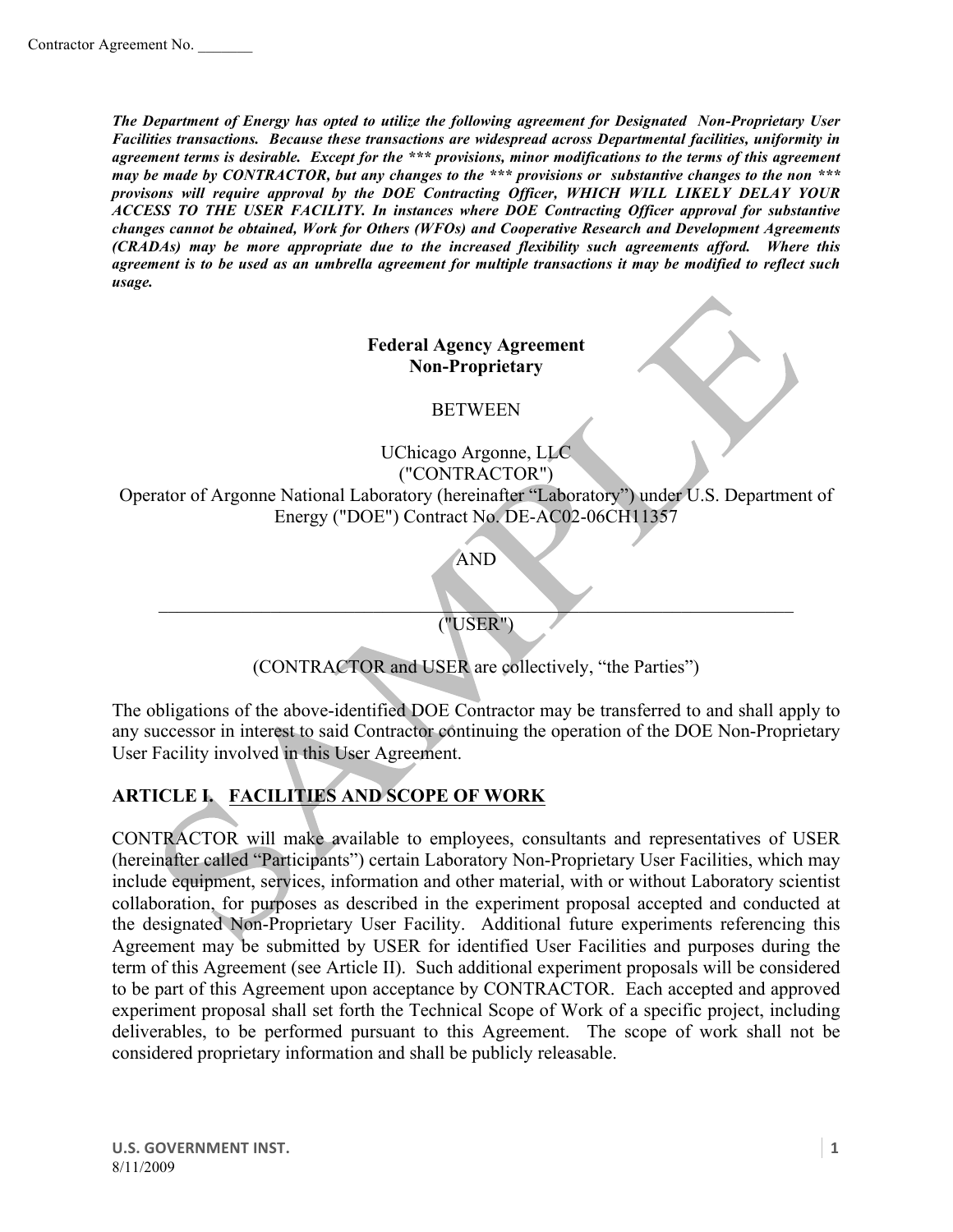#### **ARTICLE II. TERM OF THE AGREEMENT**

This Agreement shall have a term of five (5) years from the effective date. The term of this Agreement shall be effective as of the date on which it is signed by the last of the Parties. Unless terminated in accordance with the terms herein, this Agreement shall automatically renew on a year-to-year basis after the initial five year term.

#### **ARTICLE III. COST, BILLING AND PAYMENT OF EXPENSES**

- A. Each party will bear its own cost and expenses associated with this agreement.
- B. USER will coordinate with the CONTRACTOR to prepare an estimated cost applicable for potential limited support services from CONTRACTOR as requested by USER, and set up a User Account before beginning an accepted and approved experiment.
- C. CONTRACTOR will invoice USER at the Billing Address submitted by User, and USER will pay each such invoice in accordance with the instructions set forth in the CONTRACTOR Policy and Procedure for USER Accounts.

### **ARTICLE IV. ADMISSION REQUIREMENTS**

USER and Participants are subject to the administrative and technical supervision and control of CONTRACTOR; and will comply with all applicable rules of CONTRACTOR and DOE with regard to admission to and use of the User Facility, including safety, operating and healthphysics procedures, environment protection, access to information, cyber-security, hours of work, and conduct. Participants shall execute any and all documents required by CONTRACTOR acknowledging and agreeing to comply with such applicable rules of CONTRACTOR and the terms of this Agreement. Participants will not be considered employees of CONTRACTOR for any purpose.

### **ARTICLE V. PROPERTY AND MATERIALS\*\*\***

USER may be permitted by CONTRACTOR to furnish equipment, tooling, test apparatus, or materials necessary to assist in the performance of its experiment(s) at the USER Facility. Such items shall remain the property of USER. Unless the Parties otherwise agree, all such property furnished by USER or equipment and test apparatus provided by USER will be removed by USER within sixty (60) days of termination or expiration of this Agreement or will be disposed of as directed by USER at User's expense. Any equipment that becomes integrated into the facility shall be the property of the Government. USER acknowledges that any material supplied by USER may be damaged, consumed or lost. Materials (including residues and/or other contaminated material) remaining after performance of the work or analysis will be removed in their then condition by USER at USER's expense. USER will return facilities and equipment utilized in their original condition except for normal wear and tear.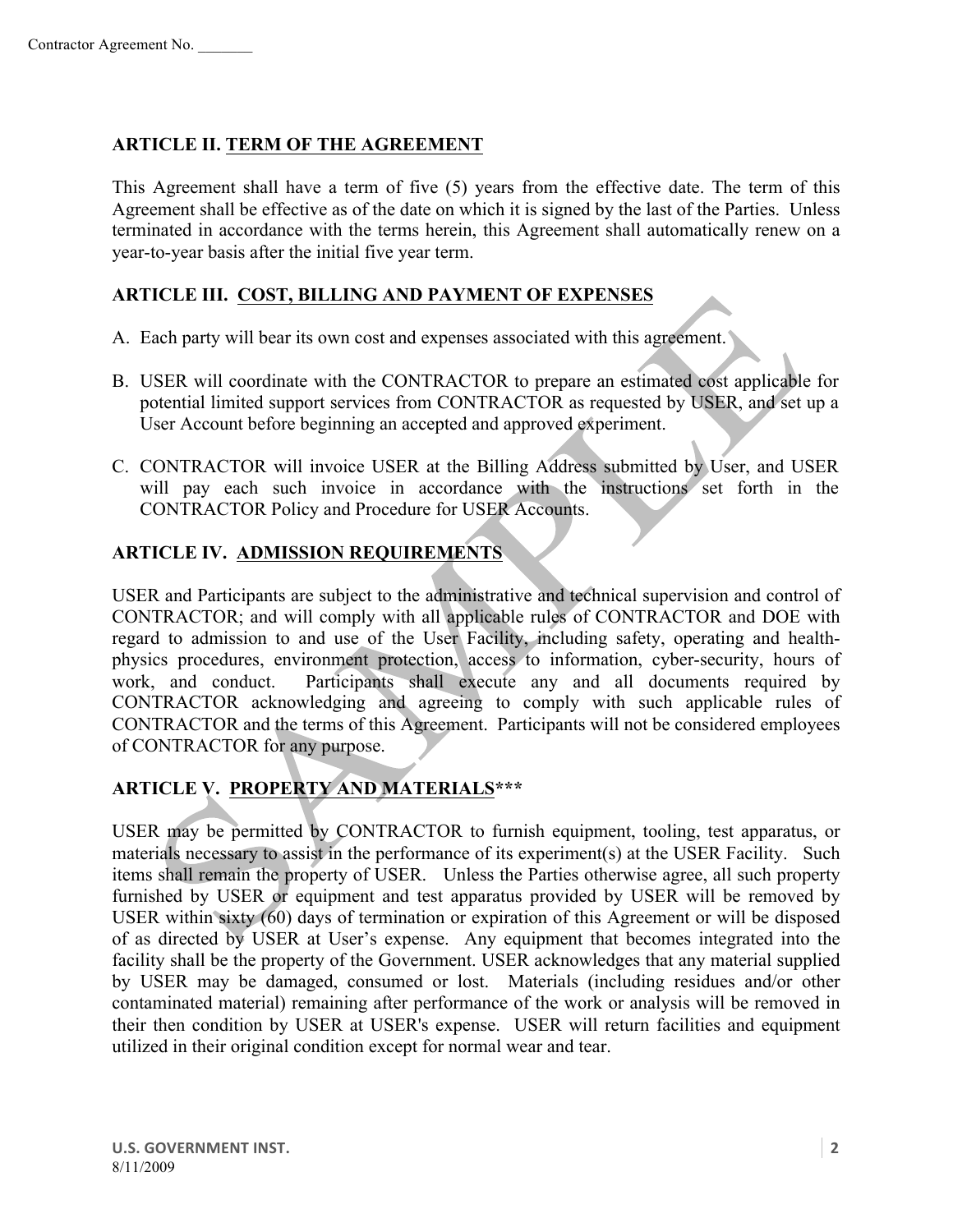CONTRACTOR shall have no responsibility for USER's property in CONTRACTOR's possession other than loss or damage caused by willful misconduct or gross negligence of CONTRACTOR or its employees.

Personal property produced or acquired during the course of this Agreement shall be disposed of as directed by the owner at the owner's expense.

#### **ARTICLE VI. SCHEDULING\*\*\***

USER understands that CONTRACTOR will have sole responsibility and discretion for allocating and scheduling usage of the User Facilities and equipment needed for or involved under this Agreement.

#### **ARTICLE VII. INDEMNITY AND LIABILITY\*\*\***

**A. Personnel Relationships -** USER shall be responsible for the acts or omissions of Participants. User's responsibility for the payment of claims for the loss of property, personal injury or death, or otherwise arising out of any negligent act or omission of its employees in connection with the performance of work under this Agreement shall be governed by the Federal Torts Claims Act.

#### **B. General Disclaimer -**

THE GOVERNMENT AND CONTRACTOR MAKE NO EXPRESS OR IMPLIED WARRANTY AS TO THE CONDITIONS OF THE USER FACILITY FURNISHED HEREUNDER. IN ADDITION, THE GOVERNMENT, CONTRACTOR AND USER MAKE NO EXPRESS OR IMPLIED WARRANTY AS TO THE RESEARCH OR ANY INTELLECTUAL PROPERTY, GENERATED INFORMATION, OR PRODUCT MADE OR DEVELOPED UNDER THIS AGREEMENT, OR THE OWNERSHIP, MERCHANTABILITY, OR FITNESS FOR A PARTICULAR PURPOSE OF THE RESEARCH OR RESULTING PRODUCT; THAT THE GOODS, SERVICES, MATERIALS, PRODUCTS, PROCESSES, INFORMATION, OR DATA TO BE FURNISHED HEREUNDER WILL ACCOMPLISH INTENDED RESULTS OR ARE SAFE FOR ANY PURPOSE INCLUDING THE INTENDED PURPOSE; OR THAT ANY OF THE ABOVE WILL NOT INTERFERE WITH PRIVATELY OWNED RIGHTS OF OTHERS. THE GOVERNMENT, CONTRACTOR AND/OR USER SHALL NOT BE LIABLE FOR SPECIAL, CONSEQUENTIAL, OR INCIDENTAL DAMAGES ATTRIBUTED TO USE OF SUCH FACILITIES, RESEARCH OR RESULTING PRODUCT, INTELLECTUAL PROPERTY, GENERATED INFORMATION, OR PRODUCT MADE OR DELIVERED UNDER THIS AGREEMENT.

#### **ARTICLE VIII. RIGHTS IN PATENTS, TECHNICAL DATA, AND COPYRIGHTS\*\*\***

User is a U. S. Government agency. Accordingly, rights in and to patents and copyrights shall be governed by the policies and regulations pertaining to User and its employees. The Government, User, and Argonne shall have unlimited rights (as defined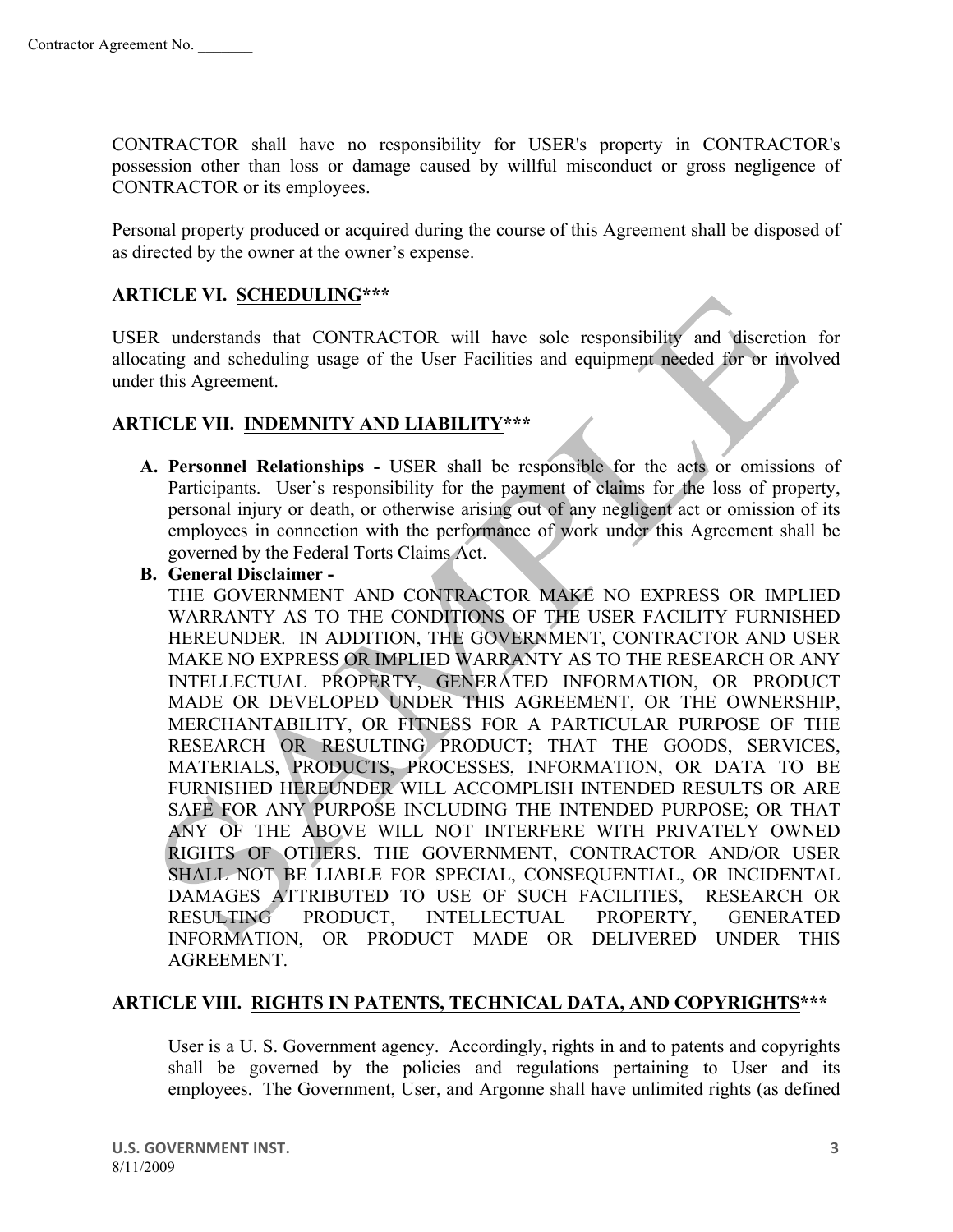in 48 CFR 52.227-14) in technical data first produced in the performance of this Agreement and unlimited rights in technical data not first produced in the performance of this Agreement which is incorporated in technical data delivered under this Agreement or which is not removed from the facility at the termination of this Agreement.

### **ARTICLE IX. RESERVED \*\*\***

#### **ARTICLE X. LABORATORY SITE ACCESS, SAFETY AND HEALTH**\*\*\*

As a precondition to using CONTRACTOR facilities, Participants must complete all CONTRACTOR Site Access documents and requirements. USER and participant shall take all reasonable precautions in activities carried out under this Agreement to protect the safety and health of others and to protect the environment. Participants must comply with all applicable safety, health, access to information, security and environmental regulations and the requirements of the Department and CONTRACTOR, including the specific requirements of the User Facility covered by this Agreement. In the event that USER or Participant fails to comply with said regulations and requirements, CONTRACTOR may, without prejudice to any other legal or contractual rights, issue an order stopping all or any part of USER's activities at the User Facility.

## **ARTICLE XI. PERSONNEL RELATIONSHIPS**\*\*\*

Participants will remain employees or representatives of the USER at all times during their participation in the work under this Agreement, and shall not be considered employees of CONTRACTOR or DOE for any purpose. Participants shall be subject to the administrative and technical supervision and control of CONTRACTOR during and in connection with the Participant's activities under this Agreement.

### **ARTICLE XII. EXPORT CONTROLS**\*\*\*

USER acknowledges that the export of goods or Technical Data may require some form of export control license from the U.S. Government and that failure to obtain such export control license may result in criminal liability under the laws of the United States.

## **ARTICLE XIII. PUBLICATIONS**\*\*\*

- **A.** For collaborative work, USER and CONTRACTOR will coordinate review of publication in accordance with the standard scientific publication review procedures.
- **B.** USER will not use the name of CONTRACTOR or the United States Government or their employees in any promotional activity, such as advertisements, with reference to any product or service resulting from this Agreement, without prior written approval of the Government and CONTRACTOR.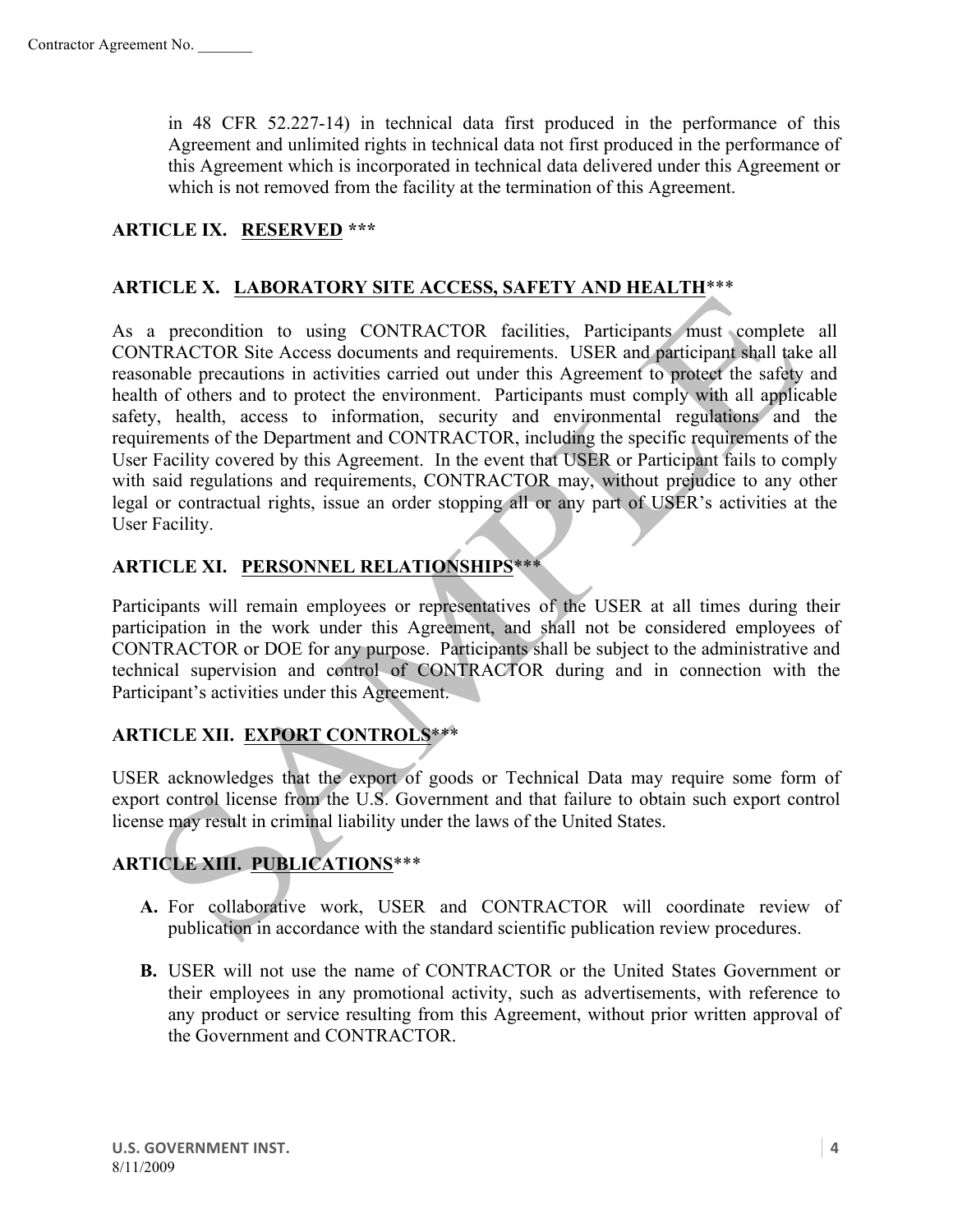#### **ARTICLE XIV. DISPUTES** \*\*\*

The parties will attempt to jointly resolve all disputes arising under this agreement. If the parties are unable to jointly resolve a dispute within a reasonable period of time, either party may contact the laboratory's Technology Transfer Ombudsman (TTO) to provide assistance. The TTO may work directly to resolve the dispute or, upon mutual agreement of the parties, contact a third party neutral mediator to assist the parties in coming to a resolution. The costs of the mediator's services will be shared equally by the parties. In the event that an agreement is not reached with the aid of the ombudsman or mediator, the parties may agree to have the dispute addressed by neutral evaluation. The decision rendered by the neutral evaluator shall be nonbinding on the parties, and any costs incurred there from shall be divided equally between the parties. Upon mutual agreement, the parties may request a final decision by the DOE Contracting Officer. Absent resolution, either party may seek relief in a court of competent jurisdiction.

#### **ARTICLE XV. CONFLICT OF TERMS\*\*\***

This Agreement constitutes the primary document which governs the work described in the accepted and approved experiment proposal. In the event of any conflict between the terms of this document and any other document issued by either Party, the terms of this document shall prevail.

### **ARTICLE XVI. TERMINATION\*\*\***

Either Party may terminate this Agreement for any reason at any time by giving not less than thirty (30) days prior written notice to the other Party. Notice will be deemed made as of the day of receipt. The obligations of any clause of this Agreement, which by their nature extend beyond its termination, shall remain in full force and effect until fulfilled.

U.S. GOVERNMENT INST. 8/11/2009